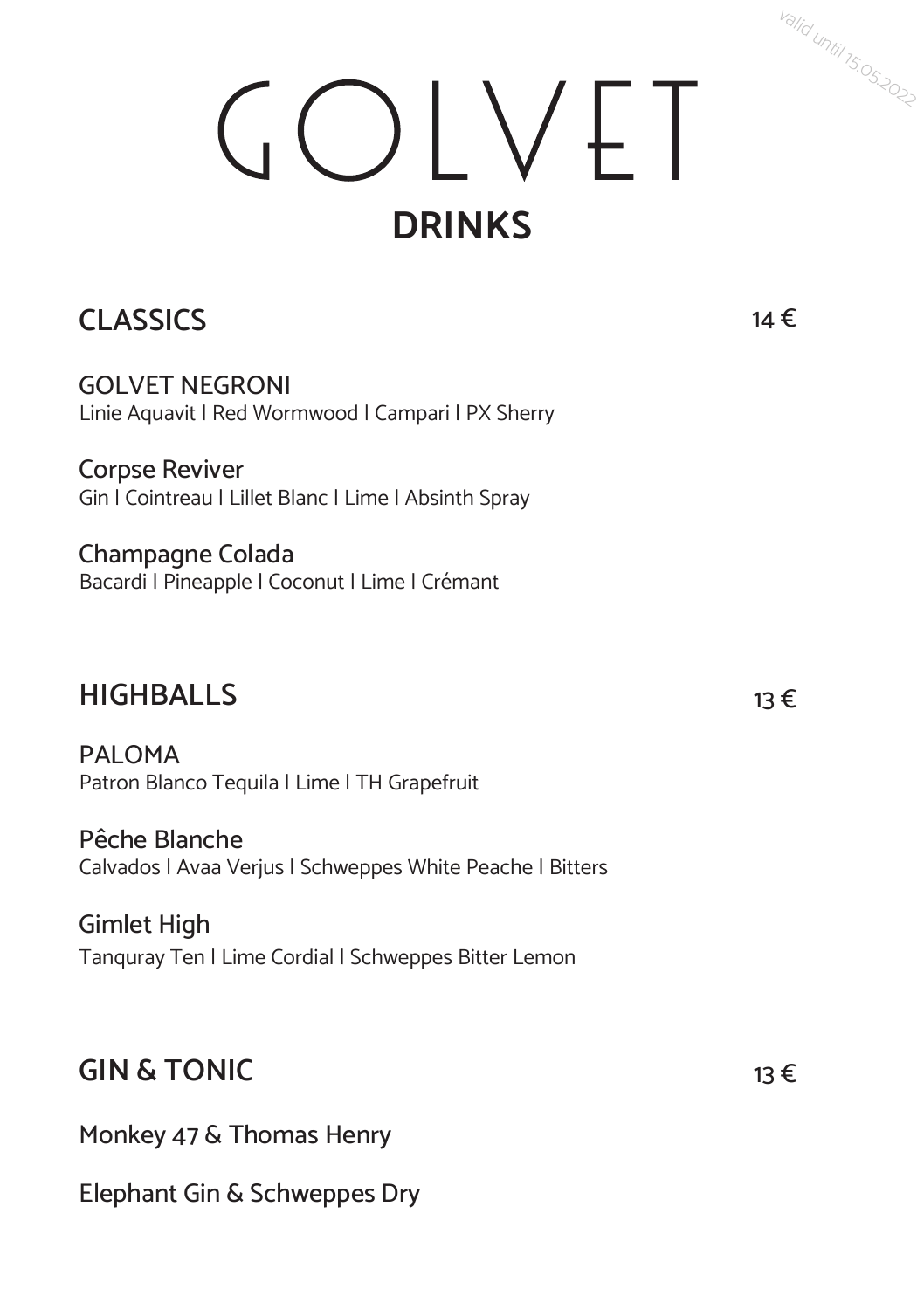# GOLVET **DRINKS**

### **YANNIK FAVORITE´S**

Continental Sour Bourbon | Lemon | Port Wine

Tommy's Margarita Patron Tequila Blanco | Lime | Agave

Munich Summer Sloe Gin | Lime | Schweppes Bitter Lemon

Gimlet Gin | Lime Cordial

### **VIRGINS**

Virgin Pêche Blanche Volee | Verjus | Schweppes White Peache

No Whiskey Lyre's American Malt | Lemon | Vanilla | Nutmeg

No Martini Lyre's Gin | Martini Floreale | Wormwood | Dill | Celery 14 €

valid until 15.05.2022

11 €